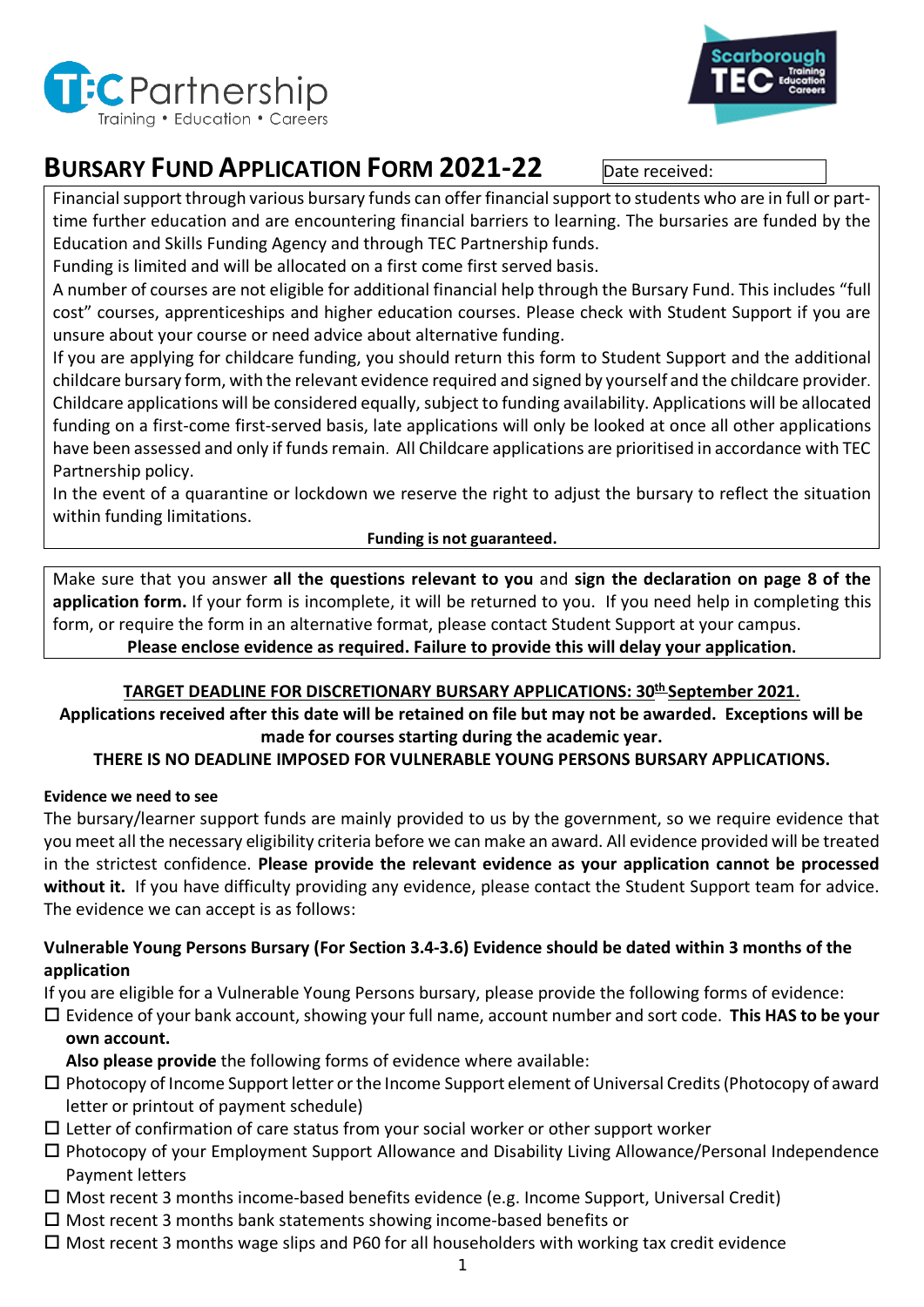## **Required Financial Evidence**

**For over 25's household income will relate to the student and their spouse/partner. For under 25's household income will relate to the student and their family members and spouse/partner with whom they reside.**

 Evidence of your bank account, showing your full name, account number and sort code. **This HAS to be your own account.**

## **AND**

- **Form TC602 for Tax Credit awards or an appropriate Universal Credit Award Notification covering the April 2021 – April 2022 tax year or**
- $\Box$  Evidence of household income showing who lives in the house and their related incomes. This may be Council Tax or Housing Benefit evidence showing who lives in the household, along with proof of low income such as:
	- o Most recent 3 months income-based benefits evidence (e.g. Income Support, Universal Credit, income related ESA)
	- o Most recent 3 months bank statements showing income-based benefits or
	- o Most recent 3 months wage slips and P60 for all householders with Working Tax Credit evidence

NB. In exceptional circumstances, if none of these sources of financial evidence are available an affidavit or a written letter from an approved support professional may be accepted (e.g. Care Worker) as evidence in emergency short-term situations, until the required evidence listed above can be provided. Further advice should be sought from Student Support.

#### **Who can receive a Bursary?**

| <b>Support Fund</b>  | <b>Eligibility criteria</b>                                      | <b>Examples of support</b><br>available |  |  |  |  |  |
|----------------------|------------------------------------------------------------------|-----------------------------------------|--|--|--|--|--|
| <b>Vulnerable</b>    | Young people (aged 16-18) who are:                               | A study allowance up                    |  |  |  |  |  |
| <b>Young Persons</b> | $\bullet$ in care                                                | to the value of                         |  |  |  |  |  |
| <b>Bursary</b>       | • care leavers                                                   | £1,200 to include                       |  |  |  |  |  |
|                      | • receiving Income Support, or Universal Credit because they are | (pro rata for short                     |  |  |  |  |  |
|                      | financially supporting themselves or financially supporting      | courses)                                |  |  |  |  |  |
|                      | themselves and someone who is dependent on them and living       | Support with meals,                     |  |  |  |  |  |
|                      | with them such as a child or partner                             | travel,                                 |  |  |  |  |  |
|                      | receiving Disability Living Allowance or Personal Independence   | Study trips/visit costs                 |  |  |  |  |  |
|                      | Payments in their own right as well as Employment and            | Kit and equipment                       |  |  |  |  |  |
|                      | Support Allowance or Universal Credit in their own right         | Books capped                            |  |  |  |  |  |
|                      |                                                                  | allowance,                              |  |  |  |  |  |
|                      |                                                                  | childcare (via Care To                  |  |  |  |  |  |
|                      |                                                                  | Learn).                                 |  |  |  |  |  |
| <b>Discretionary</b> | Young people (aged 16-18) from households where income is        | Possible support with                   |  |  |  |  |  |
| 16-19 Bursary        | below £21,000 and who are not on the Vulnerable Young Persons    | travel,                                 |  |  |  |  |  |
|                      | 16-19 Bursary                                                    | Up to £3.50 per day                     |  |  |  |  |  |
|                      |                                                                  | for timetabled                          |  |  |  |  |  |
|                      | Travel bursary (2.1 miles or more) from households where income  | periods of over 6                       |  |  |  |  |  |
|                      | is below £24,000 and who are not on the Vulnerable Young         | hours per day,                          |  |  |  |  |  |
|                      | Persons 16-19 Bursary                                            | University                              |  |  |  |  |  |
|                      |                                                                  | applications,                           |  |  |  |  |  |
|                      |                                                                  | hardship,                               |  |  |  |  |  |
|                      |                                                                  | 80% of Study                            |  |  |  |  |  |
|                      |                                                                  | trips/visit costs                       |  |  |  |  |  |
|                      |                                                                  | Kit and equipment                       |  |  |  |  |  |
|                      |                                                                  | Books capped                            |  |  |  |  |  |
|                      |                                                                  | allowance. Childcare                    |  |  |  |  |  |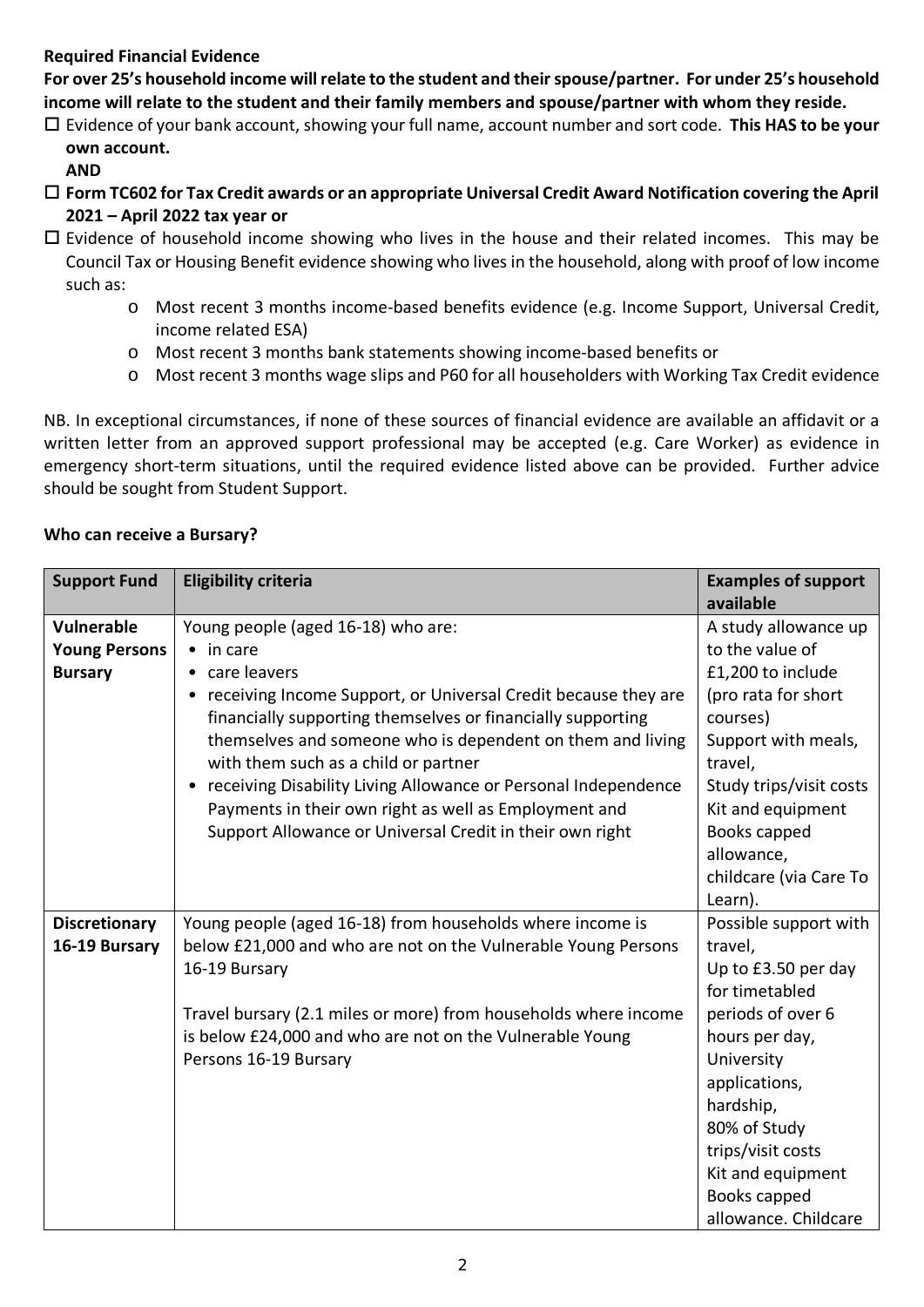| <b>College Meal</b>  | Students aged between 19 and 25 who are subject to a Learning                  | Up to £3.50 per day                 |  |  |  |  |  |  |  |  |
|----------------------|--------------------------------------------------------------------------------|-------------------------------------|--|--|--|--|--|--|--|--|
| <b>Allowance</b>     | Difficulty Assessment (LDA) or Education Health and Care Plan                  | for timetabled                      |  |  |  |  |  |  |  |  |
|                      | (EHC Plan) or continuing on a study programme they began aged                  | periods of over 6                   |  |  |  |  |  |  |  |  |
|                      | 16 to 18 and ESF learners aged between 16 and 18 on 31st August                | hours per day.                      |  |  |  |  |  |  |  |  |
|                      | 2021 are also entitled to a free meal while attending their                    |                                     |  |  |  |  |  |  |  |  |
|                      | provision if in receipt of, or living with parents who are in receipt          |                                     |  |  |  |  |  |  |  |  |
|                      | of one or more of the following benefits:                                      |                                     |  |  |  |  |  |  |  |  |
|                      | • Income Support                                                               |                                     |  |  |  |  |  |  |  |  |
|                      | • income-based Jobseekers Allowance                                            |                                     |  |  |  |  |  |  |  |  |
|                      | • income-related Employment and Support Allowance (ESA)                        |                                     |  |  |  |  |  |  |  |  |
|                      | • support under part VI of the Immigration and Asylum Act 1999                 |                                     |  |  |  |  |  |  |  |  |
|                      | • the guarantee element of State Pension Credit                                |                                     |  |  |  |  |  |  |  |  |
|                      | • Child Tax Credit (provided they are not entitled to Working Tax              |                                     |  |  |  |  |  |  |  |  |
|                      | Credit and have an annual gross income of no more than                         |                                     |  |  |  |  |  |  |  |  |
|                      | £16,190, as assessed by Her Majesty's Revenue and Customs<br>(HMRC)            |                                     |  |  |  |  |  |  |  |  |
|                      | • Working Tax Credit run-on - paid for 4 weeks after someone                   |                                     |  |  |  |  |  |  |  |  |
|                      | stops qualifying for Working Tax Credit                                        |                                     |  |  |  |  |  |  |  |  |
|                      | • Universal Credit with net earnings not exceeding the equivalent              |                                     |  |  |  |  |  |  |  |  |
|                      | of £7,400 pa                                                                   |                                     |  |  |  |  |  |  |  |  |
| $19+$                | Adults aged 19+ on courses up to Level 2 and for adults aged 19-23             | Possible support with               |  |  |  |  |  |  |  |  |
| <b>Discretionary</b> | on first full Level 3 qualifications, from households where income             | travel, meals                       |  |  |  |  |  |  |  |  |
| Learner              | is below £25,000                                                               | for timetabled                      |  |  |  |  |  |  |  |  |
| <b>Support Fund</b>  |                                                                                | periods of over 6                   |  |  |  |  |  |  |  |  |
|                      | NB. Students who are 'Fully Funded' will not be required to pay                | hours per day,                      |  |  |  |  |  |  |  |  |
|                      | for course materials / equipment / visits and trips which are                  | University                          |  |  |  |  |  |  |  |  |
|                      | considered an essential part the learning aim. Materials will be               | applications,                       |  |  |  |  |  |  |  |  |
|                      | provided for use within the learning environment only.                         | hardship, childcare                 |  |  |  |  |  |  |  |  |
|                      |                                                                                | (via Care to Learn for              |  |  |  |  |  |  |  |  |
|                      |                                                                                | under 20's).                        |  |  |  |  |  |  |  |  |
| <b>Advanced</b>      | Adults (aged 19-23 on 31 <sup>st</sup> August 2021) and studying towards a     | Possible support with               |  |  |  |  |  |  |  |  |
| <b>Learner Loans</b> | second level 3 qualification and adults aged 24+ studying towards              | travel, meals, for                  |  |  |  |  |  |  |  |  |
| <b>Bursary</b>       | a level 3 qualification or above, who are in receipt of the full               | timetabled periods of               |  |  |  |  |  |  |  |  |
|                      | Advanced Learning Loan and who:<br>• Have Learning Support requirements and/or | over 6 hours per day.<br>University |  |  |  |  |  |  |  |  |
|                      | • Are from households where income is below £25,000                            | applications,                       |  |  |  |  |  |  |  |  |
|                      |                                                                                | hardship, childcare                 |  |  |  |  |  |  |  |  |
|                      |                                                                                | (via Care to Learn for              |  |  |  |  |  |  |  |  |
|                      |                                                                                | under 20's, learning                |  |  |  |  |  |  |  |  |
|                      |                                                                                | support costs                       |  |  |  |  |  |  |  |  |

## **Payment Details**

If we need to pay support directly to you, we will normally pay you by BACS directly into your bank account. For that reason, you must have a bank account in your own name. If you do not have a bank account and would like information about opening a bank account, visit The Student Support Team for further advice.

#### **Applications and decisions**

If you have provided the required evidence, your application will be examined and processed according to the criteria. You will normally be informed of the result of your application, once enrolled within 15 working days. Claims will be assessed from the date of receipt of application *and* required evidence and will not be backdated. Applicants are given one month to supply missing evidence or bank details, and if this is not provided a new application will be required. Applications are assessed according to the 16-19 Bursary Fund/DLSF Policies, which are available from the Student Support Team on request. The criteria are intended solely as guidelines to the decision-making process. Every effort is made by TEC Partnership to look at each application on its own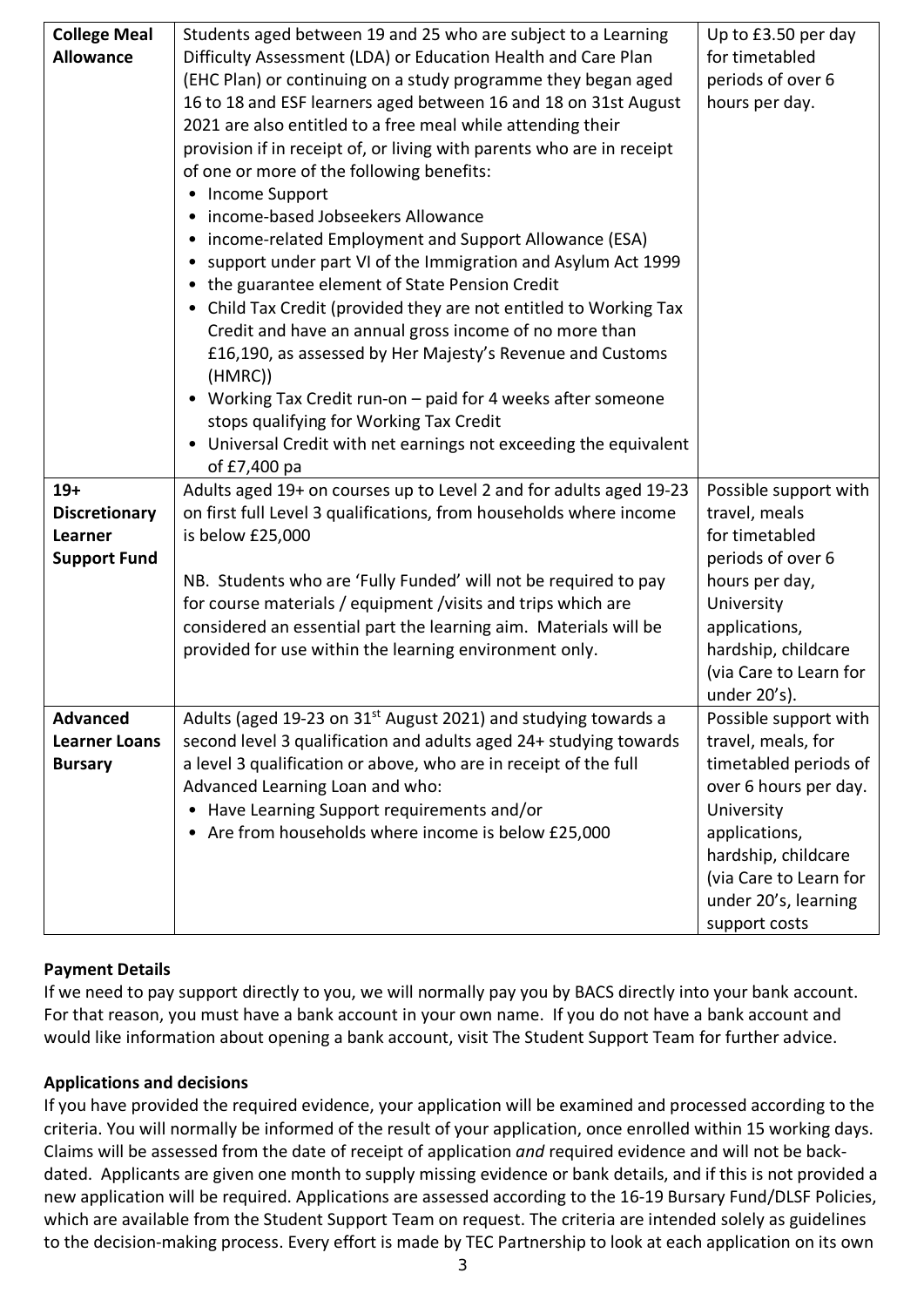merits. The TEC Partnership reserves the right to make awards to individual students who do not necessarily meet all of the listed criteria, or to third parties on the applicant's behalf. Funding is limited, and with the exception of Vulnerable Young Persons bursaries, awards will not be guaranteed and will always be subject to funding availability. If your application is successful, you will be sent/emailed written confirmation of your award showing the amount you have been allocated and how your payment will be made.

## **Unsuccessful Applicants**

We cannot guarantee funding to any student. If your application is unsuccessful you will be notified in writing/email.

#### **Attendance**

You are required to have 100% attendance and this will be regularly monitored. Future payments depend on prior attendance and deductions will be made from your award if your attendance is unsatisfactory.

#### **Responsibility for payments**

Payments made are the responsibility of the student. Payments in any form will not normally be replaced if lost, stolen, forgotten, destroyed or misused.

#### **Responsibility relating to benefits**

It is the responsibility of the student to inform the Department of Work and Pensions about any Discretionary Learner Support payments they are awarded. Discretionary Learner Support may affect eligibility to some benefits.

#### **Responsibility relating to childcare providers**

It is the responsibility of the student to inform the childcare provider if they are not attending their programme of study or if they withdraw from their course. **The student is responsible for all childcare costs incurred when they are not attending their programme of study.**

#### **If you withdraw from your course**

If you withdraw from your course you will not receive further financial assistance. You will have to pay any outstanding fees and may also have to repay any financial assistance you have been awarded. If you have received kit/equipment and or uniform you will need to hand it back or hand over the amount of money you received for it/them.

## **If you are not happy with our decision or your award is stopped or withdrawn**

All applicants have the right of an appeal. If you believe your application has not been assessed correctly, you do not receive an award, you are not happy with the level of support allocated or your bursary was stopped or withdrawn for reason other than poor attendance then you have the right to appeal. You should make your appeal in writing to the Student Support Manager or via email to [bursary@scarboroughtec.ac.uk](mailto:bursary@scarboroughtec.ac.uk) within 10 working days of being notified of our decision, stating clearly the reasons for appeal and giving any additional details you think should be taken into consideration. Notification of the outcome of the appeal will be within 10 working days. If you are unhappy with the appeal decision you can make use of the formal complaint's procedure – contact the Student Support Team or Reception for more information.

**TEC Partnership** is committed to equality of opportunity. The aim is to create an environment in which people treat each other with mutual respect, regardless of: age; disability; family responsibility; marital status; race; colour; ethnicity; nationality; religion or belief; gender; gender identity; transgender; sexual orientation; trade union activity; unrelated criminal convictions.

**TEC Partnership** is committed to equality for all and widening participation for disabled students and ensuring that all students have access to a high-quality learning experience.

To help us achieve this please make sure that you let us know what you need so we can make reasonable adjustments to help you succeed.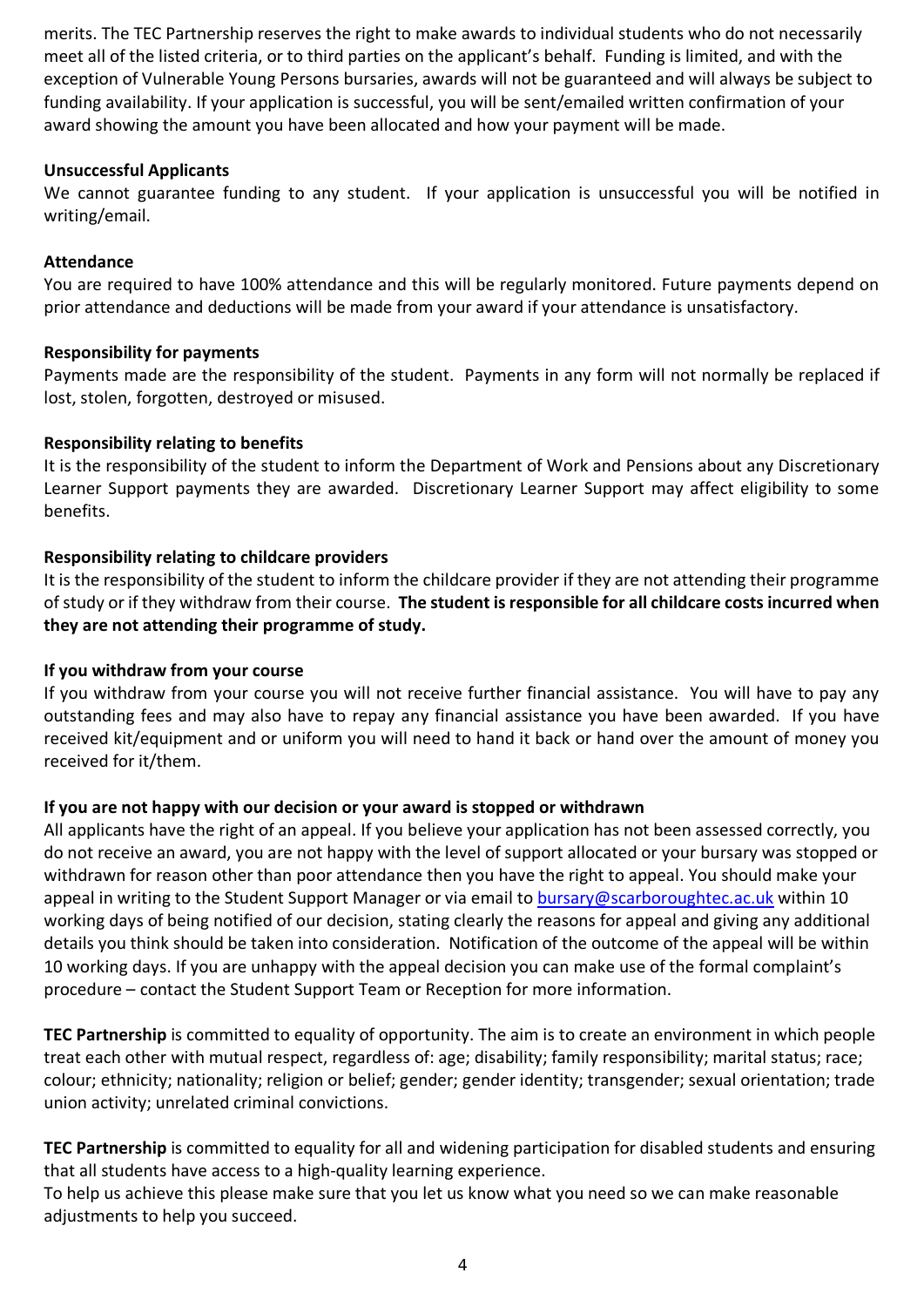Please return this application form fully completed and evidence by hand or via email to [bursary@scarboroughtec.ac.uk](mailto:bursary@scarboroughtec.ac.uk) or post it to:

Bursary Fund, Student Support, Scarborough TEC, Filey Road, Scarborough, North Yorkshire, YO11 3AZ

| <b>Scarborough</b><br>T:C Partnership<br>Training • Education • Careers                                                                                                                                                                                                                                                                               |  |  |                           |  |  |  |  |  |     |       |                            |  |                    |  |  |  |                        |  |  |  |  |
|-------------------------------------------------------------------------------------------------------------------------------------------------------------------------------------------------------------------------------------------------------------------------------------------------------------------------------------------------------|--|--|---------------------------|--|--|--|--|--|-----|-------|----------------------------|--|--------------------|--|--|--|------------------------|--|--|--|--|
| <b>Application for Financial Assistance 2021/22</b><br>Date received:                                                                                                                                                                                                                                                                                 |  |  |                           |  |  |  |  |  |     |       |                            |  |                    |  |  |  |                        |  |  |  |  |
| <b>Section 1: Personal Details</b>                                                                                                                                                                                                                                                                                                                    |  |  |                           |  |  |  |  |  |     |       |                            |  |                    |  |  |  |                        |  |  |  |  |
| <b>Student Ref:</b>                                                                                                                                                                                                                                                                                                                                   |  |  | (if<br>Address:<br>known) |  |  |  |  |  |     |       |                            |  |                    |  |  |  |                        |  |  |  |  |
| Surname:                                                                                                                                                                                                                                                                                                                                              |  |  |                           |  |  |  |  |  |     |       |                            |  |                    |  |  |  |                        |  |  |  |  |
| First Name(s):                                                                                                                                                                                                                                                                                                                                        |  |  |                           |  |  |  |  |  |     |       |                            |  |                    |  |  |  |                        |  |  |  |  |
| Date of Birth:                                                                                                                                                                                                                                                                                                                                        |  |  |                           |  |  |  |  |  |     |       |                            |  | Postcode:          |  |  |  |                        |  |  |  |  |
| Age on 31 Aug 2021*:                                                                                                                                                                                                                                                                                                                                  |  |  |                           |  |  |  |  |  |     |       | Mobile:                    |  |                    |  |  |  |                        |  |  |  |  |
|                                                                                                                                                                                                                                                                                                                                                       |  |  |                           |  |  |  |  |  |     |       | Telephone:                 |  |                    |  |  |  |                        |  |  |  |  |
| Email                                                                                                                                                                                                                                                                                                                                                 |  |  |                           |  |  |  |  |  |     |       |                            |  |                    |  |  |  |                        |  |  |  |  |
|                                                                                                                                                                                                                                                                                                                                                       |  |  |                           |  |  |  |  |  |     |       |                            |  |                    |  |  |  |                        |  |  |  |  |
| <b>Section 2: Main Course Details</b>                                                                                                                                                                                                                                                                                                                 |  |  |                           |  |  |  |  |  |     |       |                            |  |                    |  |  |  |                        |  |  |  |  |
| Course(s) you would like help<br>with:                                                                                                                                                                                                                                                                                                                |  |  |                           |  |  |  |  |  |     |       |                            |  |                    |  |  |  |                        |  |  |  |  |
| Scarborough TEC $-$ Filey<br>Site of study<br>Full Time<br>Part Time<br>No of days ____<br>Road                                                                                                                                                                                                                                                       |  |  |                           |  |  |  |  |  |     |       |                            |  |                    |  |  |  |                        |  |  |  |  |
| Tutor/Student Success Coach name<br>(if known)                                                                                                                                                                                                                                                                                                        |  |  |                           |  |  |  |  |  |     |       |                            |  |                    |  |  |  |                        |  |  |  |  |
| <b>Section 3: Household Members</b>                                                                                                                                                                                                                                                                                                                   |  |  |                           |  |  |  |  |  |     |       |                            |  |                    |  |  |  |                        |  |  |  |  |
| 3.1 Do you live with at least one parent/carer or                                                                                                                                                                                                                                                                                                     |  |  |                           |  |  |  |  |  |     | Yes   |                            |  | Complete the table |  |  |  | No   Go to section 3.2 |  |  |  |  |
| partner/spouse?                                                                                                                                                                                                                                                                                                                                       |  |  |                           |  |  |  |  |  |     | below |                            |  |                    |  |  |  |                        |  |  |  |  |
| <b>Name</b>                                                                                                                                                                                                                                                                                                                                           |  |  |                           |  |  |  |  |  | Age |       | <b>Relationship to you</b> |  |                    |  |  |  |                        |  |  |  |  |
|                                                                                                                                                                                                                                                                                                                                                       |  |  |                           |  |  |  |  |  |     |       |                            |  |                    |  |  |  |                        |  |  |  |  |
|                                                                                                                                                                                                                                                                                                                                                       |  |  |                           |  |  |  |  |  |     |       |                            |  |                    |  |  |  |                        |  |  |  |  |
|                                                                                                                                                                                                                                                                                                                                                       |  |  |                           |  |  |  |  |  |     |       |                            |  |                    |  |  |  |                        |  |  |  |  |
| 3.2 Do you the student have any dependent children who live with you? Yes/No NB. If you do you may be<br>able to claim support with childcare costs. Please ask the Student Support Team for more information.                                                                                                                                        |  |  |                           |  |  |  |  |  |     |       |                            |  |                    |  |  |  |                        |  |  |  |  |
| 3.3 Please tick if you are a Looked after Child Local Authority<br>or Care Leaver                                                                                                                                                                                                                                                                     |  |  |                           |  |  |  |  |  |     |       |                            |  |                    |  |  |  |                        |  |  |  |  |
| (i.e. under 18 and looked after by a local authority, if a court has granted a care order to place a child in<br>care, or a council's children's services department has cared for the child for more than 24 hours. On<br>reaching the age of 18, children cease to be considered looked-after by a council and can be considered a<br>care leaver). |  |  |                           |  |  |  |  |  |     |       |                            |  |                    |  |  |  |                        |  |  |  |  |
| 3.4 Please tick if you are receiving Income Support, or Universal Credit because you are financially supporting<br>yourself or financially supporting yourself and someone who is dependent on you and living with you such as<br>(evidence will be required)<br>a child or partner                                                                   |  |  |                           |  |  |  |  |  |     |       |                            |  |                    |  |  |  |                        |  |  |  |  |
| 3.5 Please tick if you are receiving Disability Living Allowance or Personal Independence Payments in your                                                                                                                                                                                                                                            |  |  |                           |  |  |  |  |  |     |       |                            |  |                    |  |  |  |                        |  |  |  |  |
| own right as well as Employment and Support Allowance or Universal Credit in your own right                                                                                                                                                                                                                                                           |  |  |                           |  |  |  |  |  |     |       |                            |  |                    |  |  |  |                        |  |  |  |  |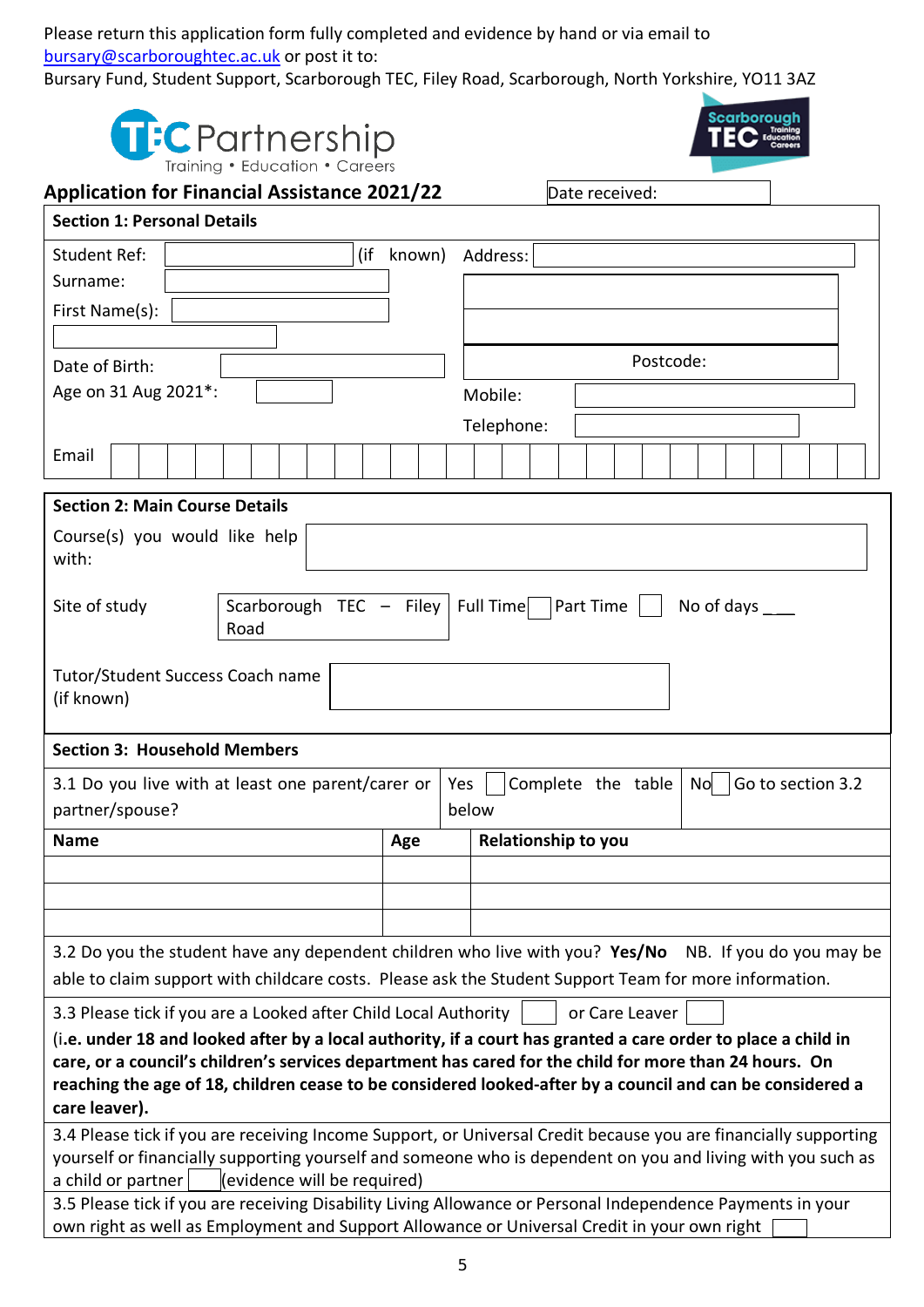| 3.6 Please tick if you are a carer for anyone    |                                                                                                                                                                                                                                                                                                                                                                                                                                                                                                         |           |
|--------------------------------------------------|---------------------------------------------------------------------------------------------------------------------------------------------------------------------------------------------------------------------------------------------------------------------------------------------------------------------------------------------------------------------------------------------------------------------------------------------------------------------------------------------------------|-----------|
|                                                  | 3.7 Please tick if you have an Educational Health Care Plan                                                                                                                                                                                                                                                                                                                                                                                                                                             |           |
|                                                  |                                                                                                                                                                                                                                                                                                                                                                                                                                                                                                         |           |
|                                                  | Section 4: Childcare - Childcare costs are only available to students aged 20 and over for timetabled hours.<br>Please complete a separate childcare bursary form available from student support (also providing the evidence<br>that is required, which is stated on the childcare form).<br>Students aged under 20 can apply for a Care to Learn grant to cover childcare costs during the programme of<br>study. Please see the www.gov.uk website for details about how to apply for Care to Learn. |           |
| Walk<br>Cycle:<br>Car:                           | Section 5: Travel - Please tell us how you intend to travel to/from your place of study. Tick all that apply:<br>Train: $ $<br>Other<br>Service Bus:                                                                                                                                                                                                                                                                                                                                                    |           |
|                                                  |                                                                                                                                                                                                                                                                                                                                                                                                                                                                                                         |           |
| Third party permissions                          |                                                                                                                                                                                                                                                                                                                                                                                                                                                                                                         |           |
| worker), please provide their information below: | If you are happy for us to talk about your award with somebody else (e.g. a family member, friend or support                                                                                                                                                                                                                                                                                                                                                                                            |           |
| Name:                                            | Relationship to you:                                                                                                                                                                                                                                                                                                                                                                                                                                                                                    |           |
| Telephone Number:                                |                                                                                                                                                                                                                                                                                                                                                                                                                                                                                                         |           |
| <b>Section 6: Payment Details</b>                |                                                                                                                                                                                                                                                                                                                                                                                                                                                                                                         |           |
| more advice.                                     | If we need to pay support directly to you, we will normally pay you by BACS directly into your bank account. If<br>you do not have a bank account and would like information about opening a bank account, visit<br>www.moneyadviceservice.org.uk for details about the different products available, or Student Support for<br>You will need to provide evidence of your bank account (showing your full name, account number and sort                                                                 |           |
| code). This HAS to be your own account.          |                                                                                                                                                                                                                                                                                                                                                                                                                                                                                                         |           |
|                                                  | Do you have a Bank or Building Society account which will accept BACS payments?                                                                                                                                                                                                                                                                                                                                                                                                                         | Yes<br>No |
| Name of bank/building<br>society:                |                                                                                                                                                                                                                                                                                                                                                                                                                                                                                                         |           |
| Branch:                                          |                                                                                                                                                                                                                                                                                                                                                                                                                                                                                                         |           |
| Account holder's name:                           |                                                                                                                                                                                                                                                                                                                                                                                                                                                                                                         |           |
| Account number                                   |                                                                                                                                                                                                                                                                                                                                                                                                                                                                                                         |           |
| Sort Code:                                       |                                                                                                                                                                                                                                                                                                                                                                                                                                                                                                         |           |
| below. (Please continue on page 8 if needed)     | Section 7: Additional Information - Please give any other information to support your application in the box                                                                                                                                                                                                                                                                                                                                                                                            |           |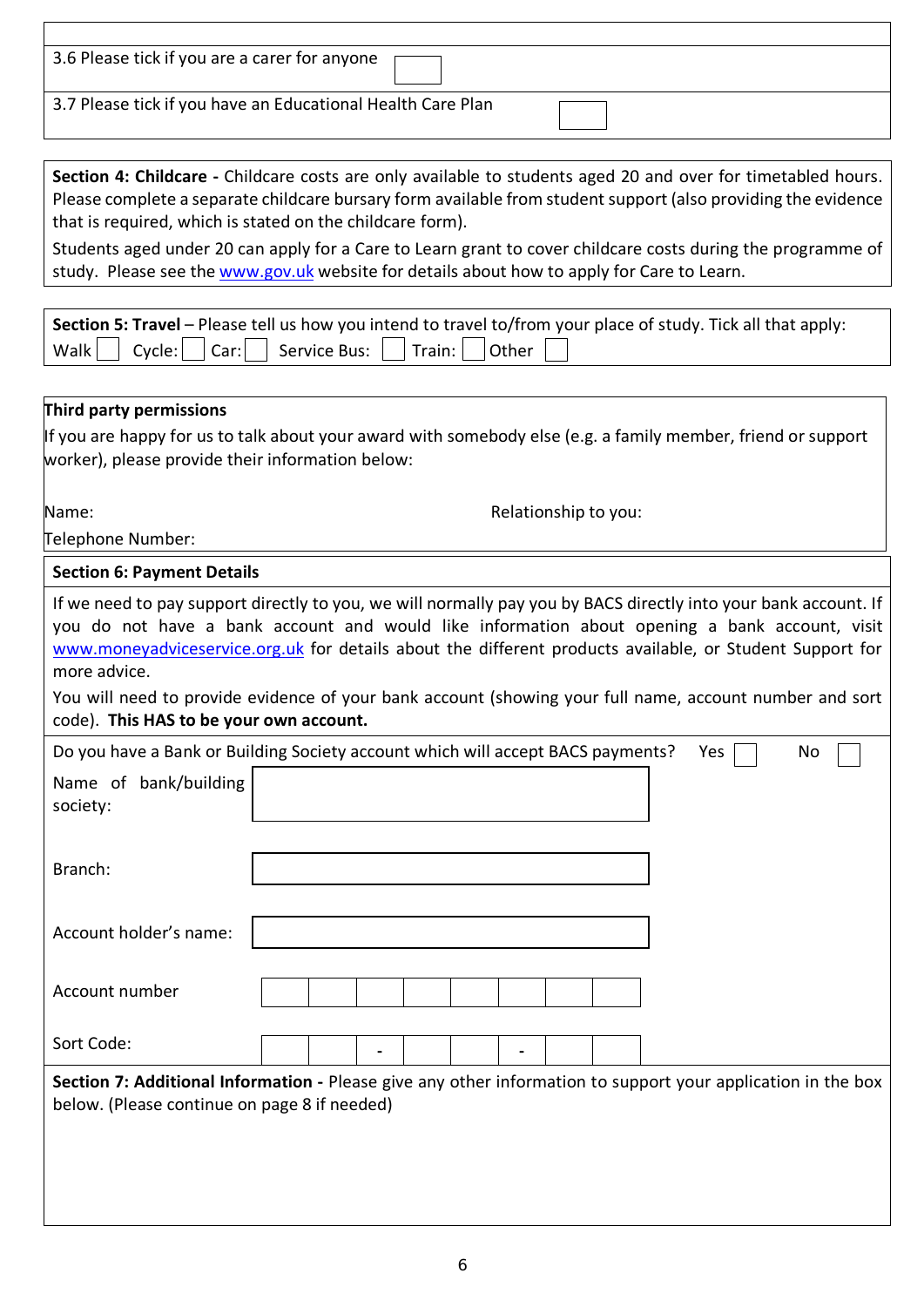## **Privacy Notice – How we use your personal information**

## **Why do we collect personal information?**

TEC Partnership collects and processes personal data relating to its students to effectively manage learning and to meet its statutory obligations as an FE College. TEC Partnership is committed to being transparent about how and why it collects and uses that data and to meeting its UK General Data Protection Regulation (UK GDPR) obligations.

*TEC Partnership consists of: - Grimsby Institute, University Centre Grimsby, Skegness TEC, Scarborough TEC, East Riding College, Career 6, The Academy Grimsby, Learning Centres and Modal Training.*

#### **What personal information does the organisation collect and how long will it be kept for?**

TEC Partnership collects personal data under UK GDPR Article 6c (Legal Obligation), and 6e (Public Task) in order to meet its legal obligations with the Education and Skills Funding Agency (ESFA).

All data collected and processed on behalf of ESFA will be held for as long as we are legally required to do so.

- Financial records are held for 5 years following the academic year you apply
- If your application is unsuccessful, the reasons for not being awarded will be added to your electronic learner record and the application form securely deleted.

#### **How is this collected and stored?**

Data is stored in a range of secure places, including the student information management systems, paper records stored in secure places and on electronic documents within a secure network.

#### **Who has access to data?**

Information will be shared internally, with any TEC Partnership staff who need access to the data to provide services to students.

Where TEC Partnership engages non-statutory third parties to process personal data on its behalf, we require them to do so on the basis of written instructions, under a duty of confidentiality and are obliged to implement appropriate technical and organisational measures to ensure the security of data. This will only take place where the law allows it and the sharing is in compliance with UK GDPR legislation.

#### **What rights do you have?**

As a data subject, you have a number of rights. You can: access and obtain a copy of your data on request; require the organisation to change incorrect or incomplete data; require the organisation to delete or stop processing your data, for example where the data is no longer necessary for the stated purposes of processing; object to the processing of your data where the organisation is relying on its legitimate interests as the legal ground for processing. Further information can be found at <https://tecpartnership.com/policies/>

#### **Section 8:**

- **I certify that the above information and financial details are correct and complete and show my/our income from all sources.**
- I understand that funding is limited and not guaranteed
- I understand that I am responsible for all childcare costs incurred if I do not attend or if I withdraw from my course.
- I confirm that I am not on a New Deal scheme (except New Deal for Lone Parents).
- I agree to notify Scarborough TEC / TEC Partnership of any change in my circumstances which may affect my eligibility for funding as soon as this occurs; I understand that failure to do this may mean that TEC Partnership will request repayment of my award.
- I understand that TEC Partnership will claim back all or some of the award made to me if I have given misleading or inaccurate information intentionally. I recognise that false statements can leave me open to prosecution.